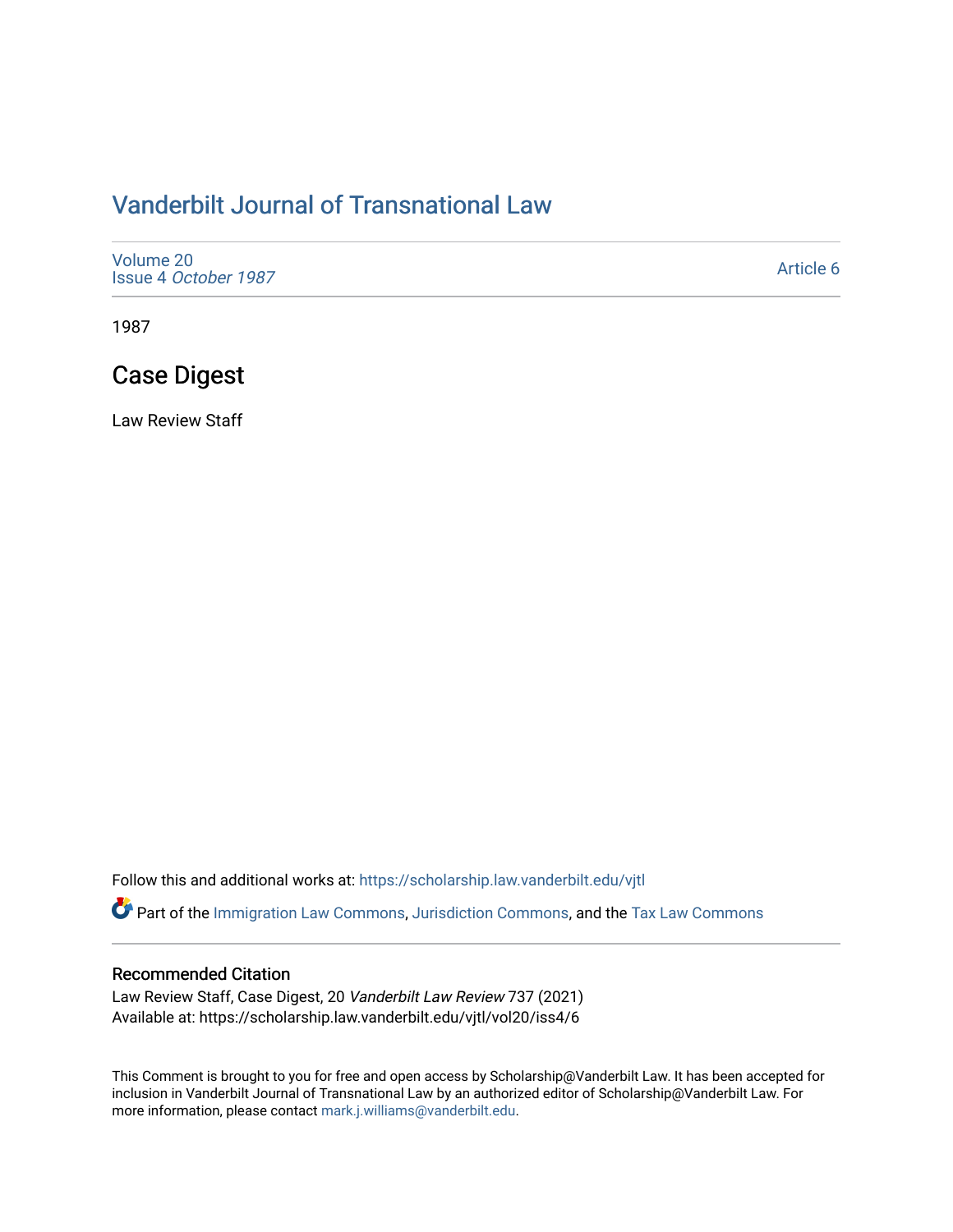# **CASE DIGEST**

This **CASE DIGEST** provides brief analyses of cases that represent current aspects of transnational law. The Digest includes cases that establish legal principles and cases that apply established legal principles to new factual situations. The cases are grouped in topical categories and references are given for further research.

### TABLE OF **CONTENTS**

| II. FOREIGN SOVEREIGN IMMUNITIES ACT 738 |  |
|------------------------------------------|--|
| III. SUBJECT MATTER JURISDICTION  740    |  |
|                                          |  |
|                                          |  |

#### I. **CRIMINAL LAW**

**GOOD FAITH EXCEPTION TO THE EXCLUSIONARY RULE EXTENDS TO FOREIGN CRIMINAL INVESTIGATIONS WHERE UNITED STATES NARCOTICS AUTHORITIES REASONABLY RELIED ON FOREIGN LAW ENFORCEMENT OFFICERS' REPRESENTATIONS THAT SEARCH COM-PLIED WITH THE FOREIGN COUNTRY'S** *LAW-United States v. Peterson,* **812 F.2d** 486 (9th Cir. **1987).**

The Drug Enforcement Agency (DEA) notified Philippine narcotics authorities of a plan to smuggle thirty-two tons of marijuana from Thailand through the Philippine Islands to the United States. In response to notification, the Philippine authorities commenced electronic surveillance of an apartment in Manila occupied **by** one of the defendants and provided the **DEA** with tapes of telephone conversations intercepted with a wiretap. The **DEA** sought and received assurances from high ranking Philippine law enforcement officials that all necessary authorization for the wiretaps was being obtained, but, in fact, no judicial authorization was sought or received. On the basis of information in one of the tapes, the **DEA** engaged the United States Coast Guard to intercept a ship, the *Pacific Star,* off the coast of Panama. After the **DEA** obtained Panamanian authorization, the Coast Guard ship *Citrus* intercepted the *Pacific Star,* boarded the ship and seized marijuana that the crew was attempting to destroy.

At trial, defendants were convicted for possession of a controlled sub-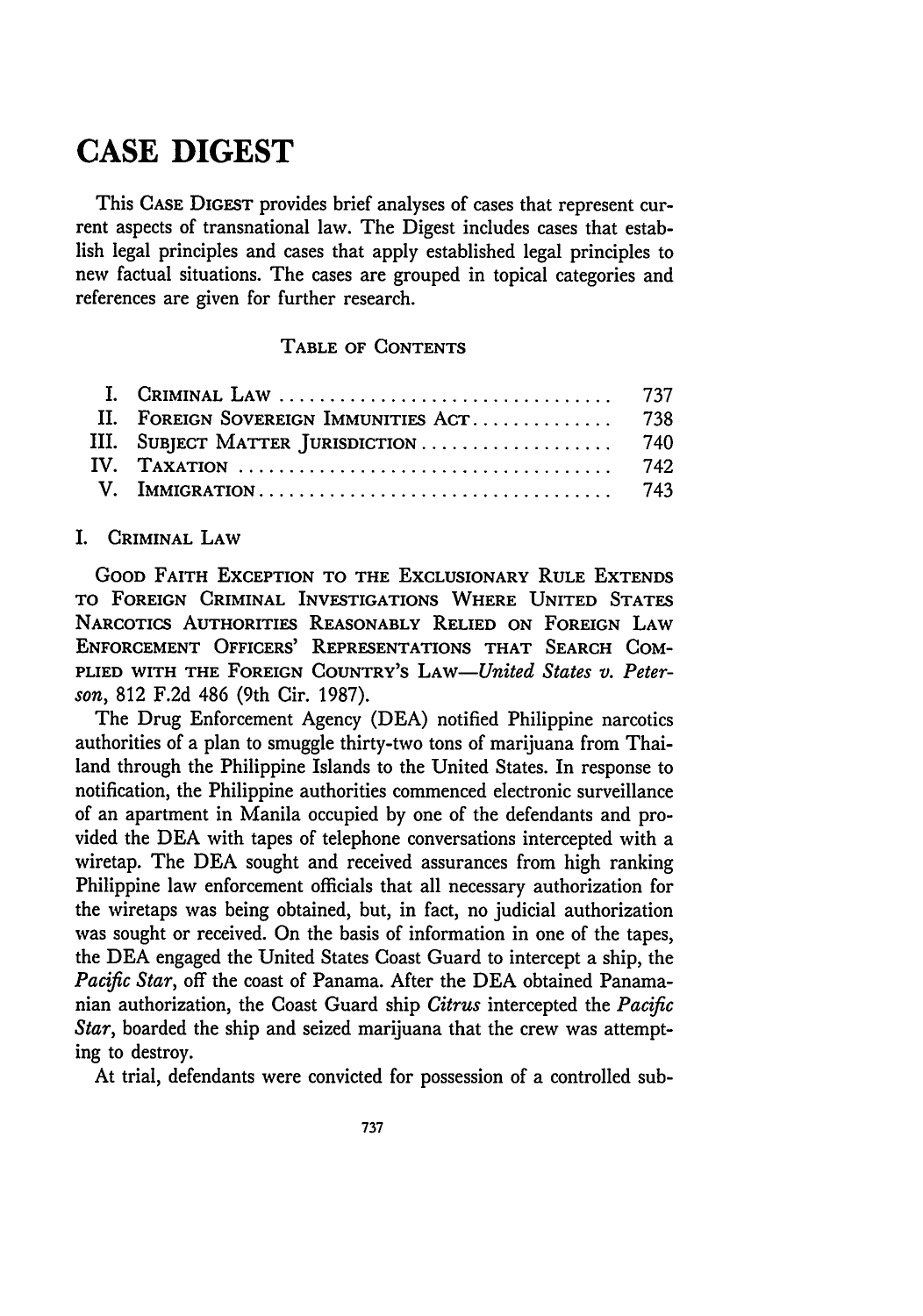stance in United States customs waters with intent to distribute and for conspiracy to destroy goods to prevent seizure, in violation of **18** U.S.c. § 2 (1982), 21 U.S.C. § 955a(c) (1982) and 18 U.S.C. §§ 371, 2232 (1982). The court of appeals affirmed the convictions, holding *inter alia* that the seized marijuana and other evidence was properly admitted over the defendants' fourth amendment objection to the Philippine wiretap. The court held that the fourth amendment applied to the search because the participation of the United States agents was so substantial that the action was a "joint venture," but that Philippine law governed whether the search was reasonable. Applying Philippine law the court found the wiretap was unlawful and thus was an unreasonable search under the fourth amendment. Applying United States law to decide whether the illegally obtained evidence should be excluded, the court admitted the illegally obtained evidence under the good faith exception to the exclusionary rule announced in *United States v. Leon,* 468 U.S. 897 (1984). The court noted that the good faith exception is based on the premise that the exclusionary rule does not function as a deterrent when law enforcement officers act on a reasonable belief that their conduct was legal. The court reasoned that the same premise applies to reasonable reliance on foreign law enforcement officers' representations that there has been compliance with their own law. In addition to *Leon,* which dealt with reliance on a facially valid search warrant, the court relied on *Massachusetts v. Sheppard,* 468 U.S. 981 (1984), which held that the officers could rely on a magistrate's representations that all necessary changes to the form of the warrant would be made. The court concluded that permitting reasonable reliance on foreign law enforcement officers' representations about their compliance with foreign law is a rational accommodation to the exigencies of foreign investigations. *Signifcance-This* decision extends the exclusionary rule's good faith exception to foreign searches conducted as part of a joint criminal investigation between the United States and a foreign government. United States law enforcement officers may reasonably rely on foreign law enforcement officers' representations that the foreign search complied with the foreign country's law.

#### II. **FOREIGN** SOVEREIGN IMMUNITIES ACT

**ASSETS OF A** WHOLLY-OWNED **FOREIGN** INSTRUMENTALITY ARE **NOT SUBJECT** TO **ATTACHMENT** TO **SATISFY JUDGMENT AGAINST A FOREIGN STATE UNLESS PLAINTIFF OVERCOMES PRESUMPTION OF IN-DEPENDENT** *STATUS-Hercaire Int'l, Inc. v. Argentina,* 821 F.2d 559 (11th Cir. 1987).

Hercaire International, Inc., a Florida corporation, sued the Republic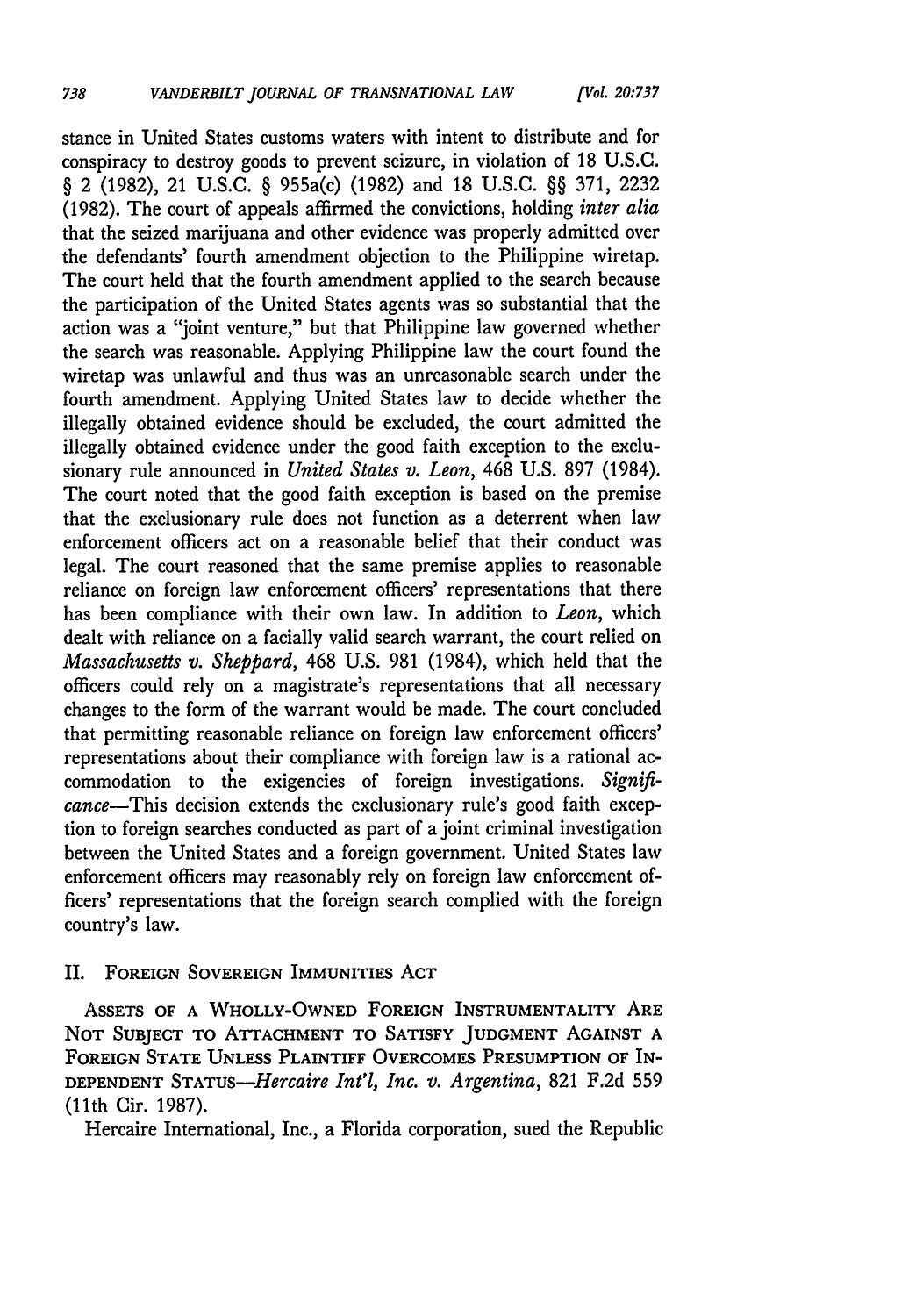of Argentina for breach of contract arising out of ongoing business relations. Hercaire alleged Argentina failed to pay for aircraft parts it contracted for during the Falklands War. Argentina filed a counterclaim alleging that Hercaire breached a settlement agreement in a related matter. In this litigation, Argentina expressly waived sovereign immunity for itself and its agencies. The district court entered a directed verdict in favor of a portion of Hercaire's claims and subsequently ordered United States marshals to seize a Boeing 727 aircraft owned by Aerolineas Argentinas (Aerolineas) after it landed at Miami International Airport to satisfy judgment against Argentina. Aerolineas posted a cash bond equal to twice the judgment amount to regain possession of its aircraft and appealed. The district court issued an Order Denying Release of Substitute Security and found that Aerolineas implicitly waived sovereign immunity under the Foreign Sovereign Immunity Act. 28 U.S.C. §§  $1610(a)(1)$ ,  $1610(b)(1)$  (1982). In addition, any presumption of Aerolineas' separate juridical existence was overcome by the fact that Argentina owned 100% of Aerolineas' stock.

Aerolineas appealed the trial court's ruling and claimed that the assets of a foreign state's wholly-owned national airlines are not subject to execution to satisfy judgment obtained against the foreign state where the airline was neither a party to the litigation nor connected with the underlying dispute. The Eleventh Circuit Court of Appeals upheld the directed verdict against Argentina, but vacated the Order Denying Release of Substitute Security issued against Aerolineas. The court of appeals held the assets of Aerolineas were not subject to execution to satisfy the judgment against Argentina because Aerolineas enjoyed a separate juridical existence as an instrumentality of Argentina and the express waiver of sovereign immunity by Argentina and its agencies did not operate as a waiver of Aerolineas' immunity. The court of appeals concluded that Aerolineas qualified as an instrumentality with a separate juridical existence and not as an agency based on the criteria set out by the Supreme Court in *First National City Bank v. Banco Para El Comercio Exterior de Cuba,* 462 U.S. 611 (1983) *(Bancec).* In *Bancec* the Supreme Court stated that a government instrumentality is typically established as a separate economic enterprise with powers to hold and sell property, to sue and be sued, to be primarily responsible for its own finances, and often not to be subject to the same budgetary and personnel requirements as a government agency. Accordingly, United States courts presume the assets and liabilities of an instrumentality are separate and distinct from those of its sovereign unless the presumption is overcome with proof that the sovereign controls the instrumentality to the extent that a principal and agent relation exists or proof that equity demands that recognition of the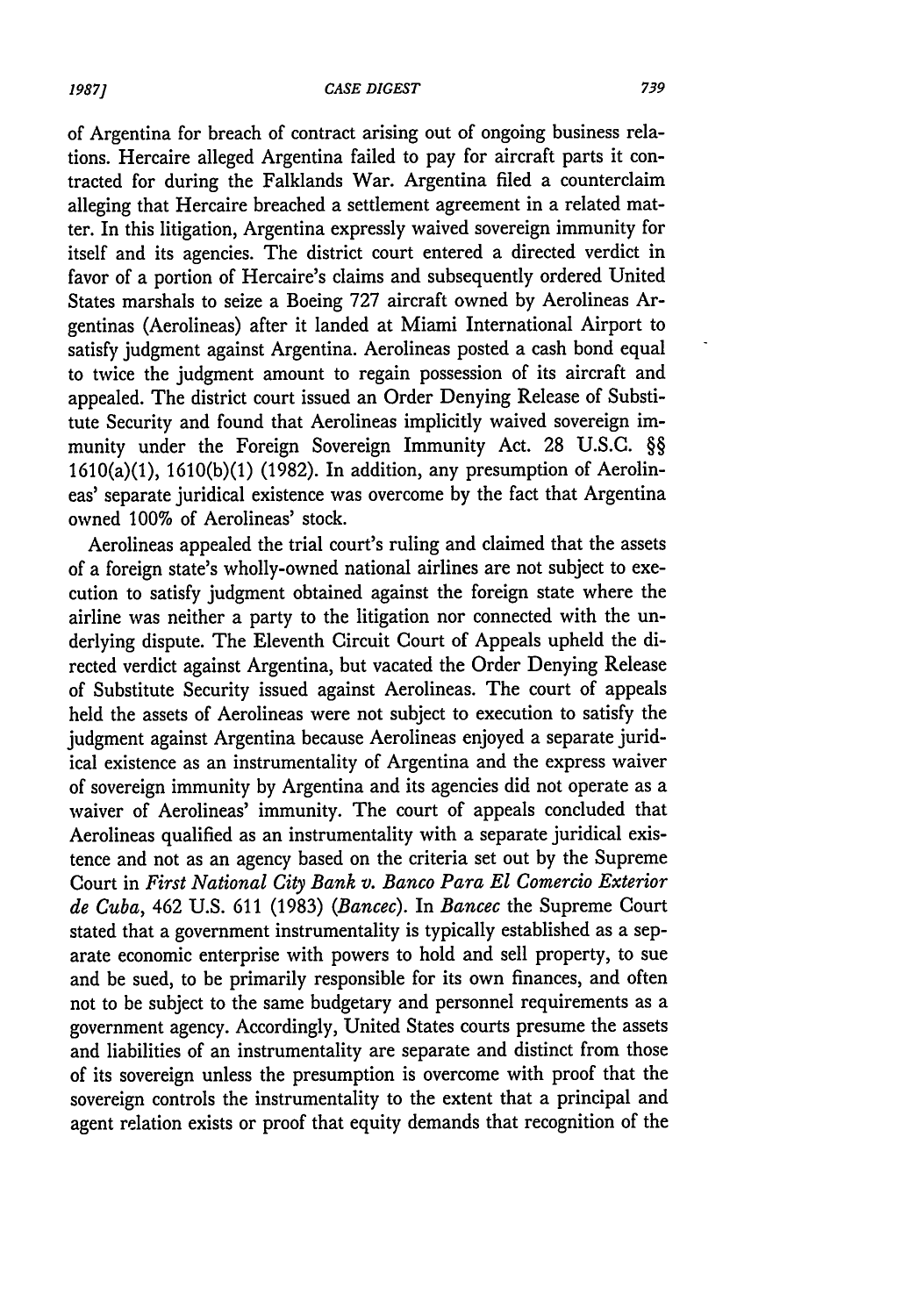corporate entity would work a fraud or injustice. The court of appeals concluded that Hercaire failed to overcome the presumption that Aerolineas was not an instrumentality by proving either of the *Bancec* exceptions; therefore, the court vacated the Order Denying Release of Substitute Security of Aerolineas for the judgment against Argentina. *Significance-This* decision applies to a different fact situation standards announced by the Supreme Court in *Bancec* to distinguish a government agency from an independent government instrumentality that enjoys a separate juridical status.

### III. **SUBJECT MATTER JURISDICTION**

**UNITED STATES DISTRICT COURT HAS SUBJECT MATTER JURISDIC-TION OVER MEXICAN CONSULAR OFFICIALS FOR THEIR ALLEGED AT-TEMPTS TO SUPPRESS CRITICAL DEMONSTRATIONS OUTSIDE MEXICAN CONSULATE IN UNITED STATES BECAUSE SUCH** ACTS **FALL OUTSIDE OF CONSULAR FUNCTION IMMUNITY GRANTED BY VIENNA CONVEN-TION ON CONSULAR** RELATIONs-Gerristen *v. De La Madrid Hurtado,* 819 F.2d 1511 (9th Cir. 1987).

Jack Gerristen filed a complaint *pro se* against the President of Mexico, the Mexican Consulate, several consular officials, and employees of the Mexican government. In that complaint Gerristen alleged that consular officials and employees assaulted him while he attempted to distribute leaflets critical of the Mexican government in front of its Los Angeles consulate. Gerristen asserted subject matter jurisdiction existed under 28 U.S.C. § 1343 (1982), which confers jurisdiction over actions under color of state law that violate civil rights. The Mexican government filed a motion to dismiss on behalf of the defendants and asserted lack of subject matter jurisdiction. The district court granted this motion holding that the acts by the Mexican government, including the Mexican consulate, cannot constitute conduct under color of state law as required by 28 **U.S.C.** § 1343(a)(3).

On appeal the Ninth Circuit Court of Appeals reversed and remanded holding that subject matter jurisdiction exists over the alleged actions of the Mexican consul generals and the vice consuls under 28 U.S.C. **§** 1351 (1982) and the Mexican consulate under 28 U.S.C. § 1330 (1982). In sustaining jurisdiction the court of appeals examined the facts of the entire complaint notwithstanding its sole assertion that the statutory basis for subject matter jurisdiction existed under 28 U.S.C. § 1343. Moreover, the court of appeals assumed Gerristen's allegations were true for purposes of appeal. Viewing the complaint in this light, the court of appeals stated that 28 U.S.C. **§** 1351 grants the district court original jurisdiction over all civil actions and proceedings against consuls and vice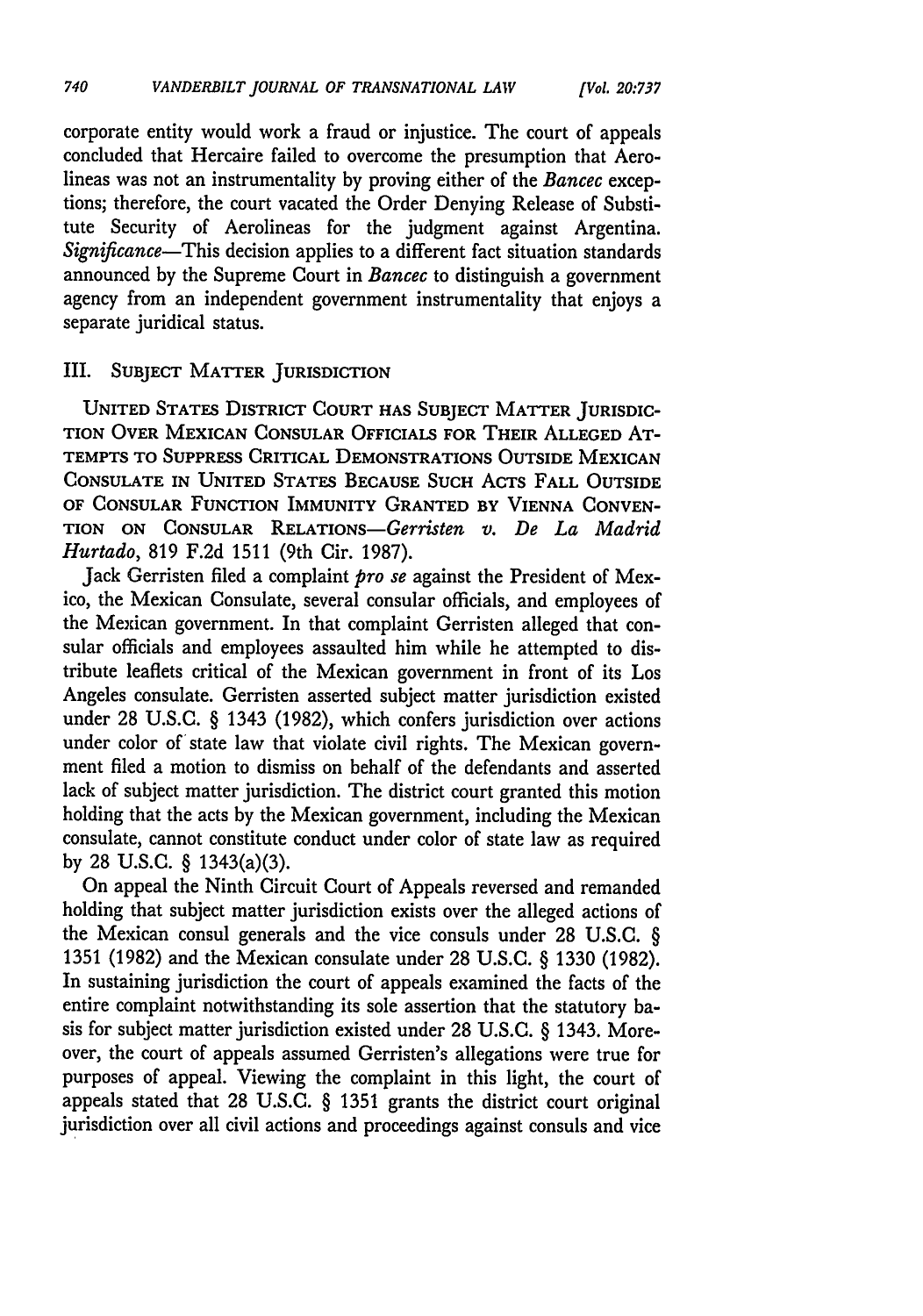#### *CASE DIGEST*

consuls of foreign states unless a treaty has limited that jurisdiction. Upon examination of the applicable treaty in this case, the court concluded that it did not limit jurisdiction over the Mexican officials' alleged actions. *See* Vienna Convention on Consular Relations, April 24, **1963,** 21 **U.S.T. 77,** T.I.A.S. No. **6820, 596 U.N.T.S. 261** (the "Convention"). Article 43 of the Convention states that consular officials and employees shall not be amenable to the jurisdiction of the courts of the receiving state with respect to acts performed in the exercise of consular functions to actions "within the limits permitted **by** international law **. . .** [and] not prohibited **by** the laws and regulations of the receiving State." 21 **U.S.T.** at **82-85.** The court of appeals interpreted the terms "within the limits permitted **by** international law" to prohibit interference with the internal affairs of the receiving state. The court of appeals characterized the alleged actions of the Mexican officials as "[w]rongful acts committed **• . .** within the United States to suppress criticism of Mexico within this country [which] constitute[d] an interference with the United States' internal affairs because these actions impair the citizenry's ability to promote self-government through robust discourse concerning issues of public import." Because the alleged actions fell outside the scope of international law, they also fell outside the scope of the article 5(a) consular functions grant of immunity.

The court of appeals stated that jurisdiction over the Mexican Consulate exists under **28 U.S.C.** § 1330(a) and **28 U.S.C.** § **1602-11 (1982),** the Foreign Sovereign Immunities Act, because the alleged acts of the consulate fall within the tortious acts exception to the FSIA's general grant of sovereign immunity. While  $\S$  1605(a)(5) of the FSIA grants immunity to "discretionary acts," the acts attributed to the Mexican Consulate in the complaint "including assault with a deadly weapon and kidnapping, are not decisions to 'establish governmental policy,' or decisions at the 'planning level, but **. . .** are acts to 'carry out policy', or acts at the 'operational level'" which are amenable to federal subject matter jurisdiction. *Significance*-This decision clarifies the scope of the consular functions immunity granted **by** the Vienna Convention on Consular Immunity. Assuming the allegations of the original complaint were true, the actions of the Mexican officials fell outside the limits permitted by international law and thus were not consular functions as defined in article 5(a).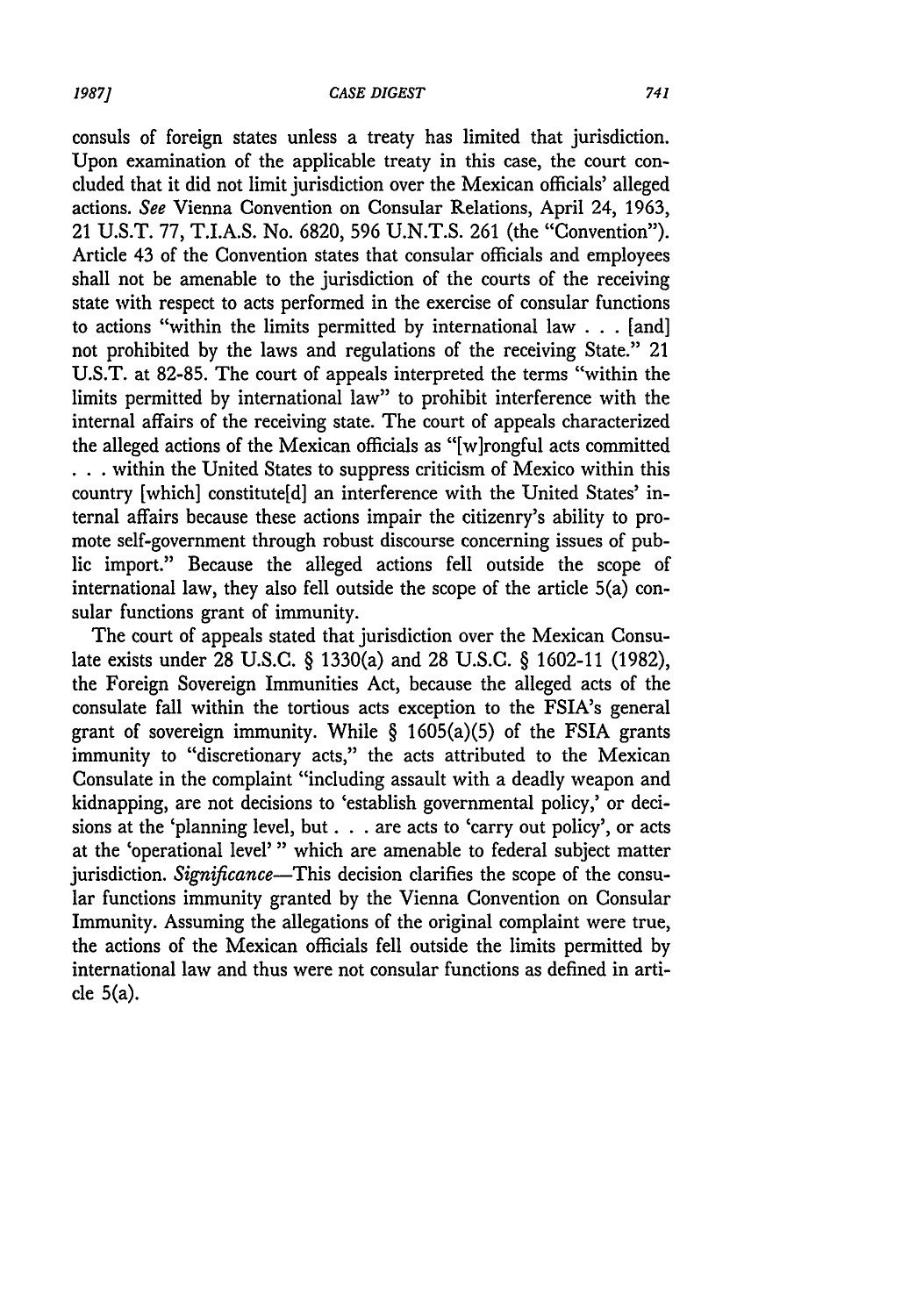#### IV. TAXATION

VIRGIN ISLANDS TAXPAYERS MAY TAKE **ONLY** A **DEDUCTION AND NOT A FOREIGN** TAX CREDIT FOR **TAXES PAID** TO **A STATE IN** THE UNITED *STATES-Johnson v. Quinn,* 821 F.2d 212 (3rd Cir. 1987).

Rupert and Ada Johnson, United States citizens residing in the Virgin Islands, filed a joint income tax return in the Virgin Islands for their worldwide income for 1978. In that return the taxpayers claimed a foreign tax credit for income taxes paid to the State of California; however, the Virgin Islands Tax Commissioner allowed the taxpayers to treat the California state taxes as an itemized deduction only and not as a foreign tax credit. The taxpayers filed a petition for redetermination in the district court as to the foreign tax credit issue, but the district court agreed with the Commissioner's ruling based on the mirror tax system theory and on Treasury Regulations § 1.901-1(g)(5). Johnson v. Quinn, 589 F. Supp. 810 (D.V.I. 1984). Under the mirror tax system the Virgin Islands uses the United States income tax laws as its own by substituting "Virgin Islands" for "United States" within the law whenever appropriate. *See Vitco v. Government of Virgin Islands,* 560 F.2d 180 (3d Cir. 1977), *cert. denied,* 433 U.S. 980 (1978).

On appeal, the taxpayers argued that under the mirror tax system the foreign tax credit provided by IRC § 901, 26 U.S.C. § 901 (1982), applied equally to their California state taxes as it would to taxes paid to a foreign country by a United States stateside taxpayer. The taxpayers claimed both situations reach the goal of avoiding double taxation. The Third Circuit Court of Appeals, however, affirmed the lower court and held the taxpayers were not entitled to the foreign tax credit for taxes paid to California, but were limited to a deduction only. The court of appeals cited two grounds supporting its decision. First, the court of appeals applied the equality principle modification of the strict mirror rule, which states the Virgin Islands must collect the equivalent to what the United States would collect on the same income. *See Chicago Bridge and Iron Co. v. Whealty,* 430 F.2d 973 (3d Cir. 1970), *cert. denied,* 401 U.S. 910 (1971). Thus, the equality principle limits the Virgin Islands taxpayers to the same deduction available to a United States stateside taxpayer. Second, Treasury Regulation § 1.901-1(g)(5) expressly disallows any foreign tax credit to inhabitants of the Virgin Islands. *Significance-The* court of appeals applied to a new fact situation the equality principle originally adopted in *Chicago Bridge.*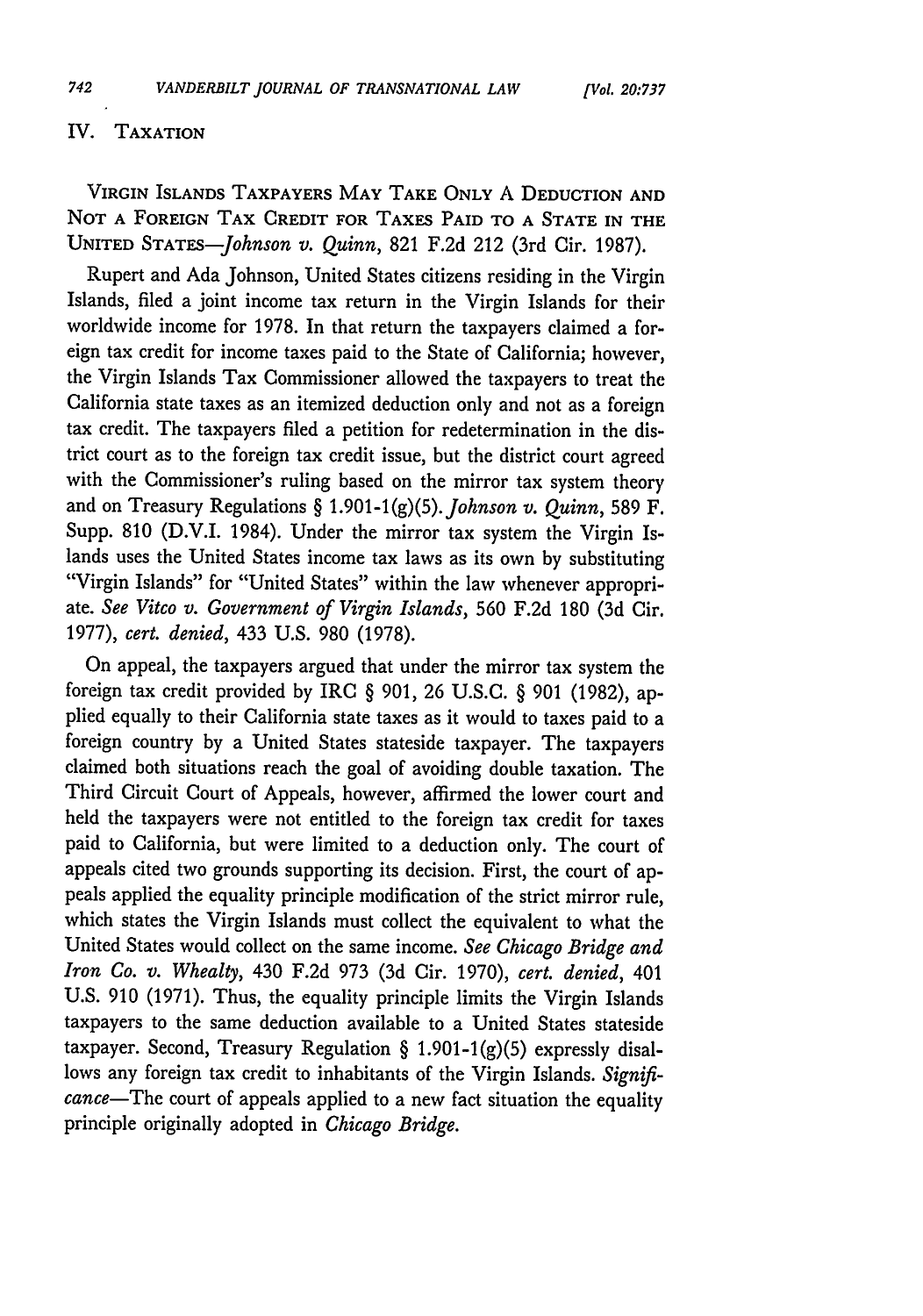#### V. **IMMIGRATION**

**SUBSEQUENT TO ENACTMENT OF THE IMMIGRATION REFORM AND** CONTROL **ACT OF** 1986, THE **FAIR** LABOR **STANDARDS ACT** DOES **NOT APPLY** TO ILLEGAL *ALIENS-Patel v. Sumani Corp.,* 660 F. Supp. 1528 (N.D. Ala. 1987).

An illegal alien sued his former, employer under § 216 of the Fair Labor Standards Act (FLSA), 29 U.S.C. § 201 *et seq.* (1978), seeking to recover alleged unpaid minimum wages, unpaid overtime compensation and an additional equal amount as liquidated damages. The employer denied the allegations and also asserted that the FLSA does not protect the rights of illegal aliens. The district court agreed with the employer, finding that the alien employee was not an "individual" as defined in the FLSA and therefore had no standing to assert a claim under the FLSA. The court assumed *arguendo* that the employee had standing, but found that illegal aliens had no right to recover under the FLSA, because their inclusion would conflict with the policy of the Immigration Reform and Control Act of 1986 (IRCA), Pub. L. No. 99-603, 100 Stat. 3359. The court noted that by passing the IRCA, Congress intended to discourage illegal immigration by imposing criminal and civil sanctions against employees who hired illegal aliens. Court enforcement of the FLSA wage standards for illegal aliens would once again encourage illegal immigration and thus frustrate the purpose of the IRCA. At-the same time the IRCA provides eligibility for legalization as the exclusive protection mechanism for aliens who can demonstrate that they have lived in the United States prior to January **1,** 1982. Thus, former aliens who qualify for legalization would enjoy FLSA protection as United States citizens, but those aliens who do not qualify for legalization under the IRCA of 1986 receive no FLSA protection. *Significance-This* decision establishes a minority view, following enactment of the IRCA of 1986, that illegal aliens no longer enjoy protection under the FLSA.

*1987]*